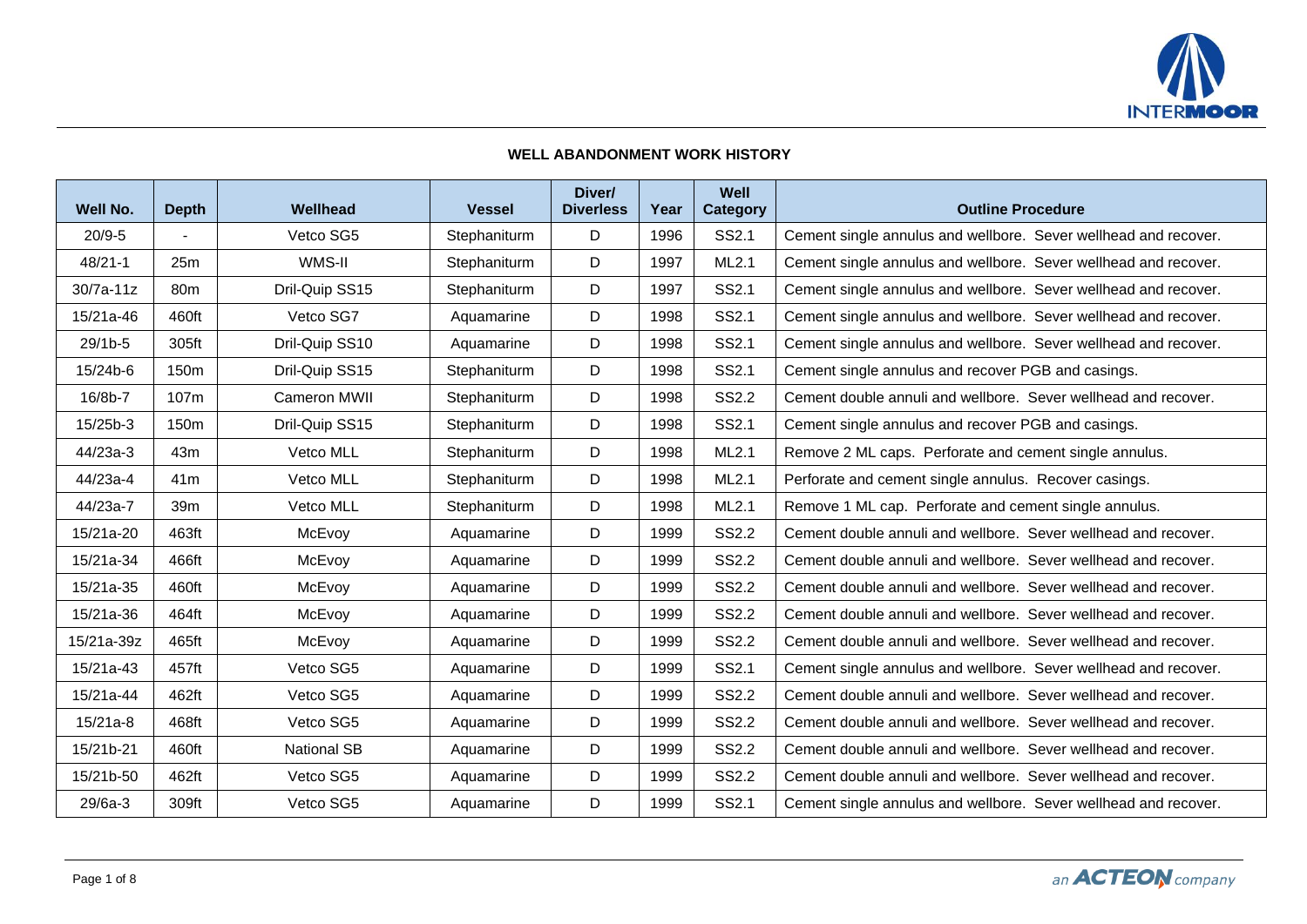

| Well No.    | <b>Depth</b>      | Wellhead              | <b>Vessel</b> | Diver/<br><b>Diverless</b> | Year | Well<br><b>Category</b> | <b>Outline Procedure</b>                                                   |
|-------------|-------------------|-----------------------|---------------|----------------------------|------|-------------------------|----------------------------------------------------------------------------|
| $31/26a-8$  | 233 <sub>ft</sub> | National              | Aquamarine    | D                          | 1999 | SS2.1                   | Cement single annulus and wellbore. Sever wellhead and recover.            |
| $39/1 - 2$  | 231ft             | Vetco SG5             | Aquamarine    | D                          | 1999 | SS2.1                   | Cement single annulus and wellbore. Sever wellhead and recover.            |
| 48/1a-2A    | 132ft             | <b>Cameron WMS-II</b> | Aquamarine    | D                          | 1999 | ML2.2                   | Cement double annuli and wellbore. Sever wellhead and recover.             |
| 49/23-7     | 32m               | Cameron WMS-II        | Seawell       | D                          | 2000 | ML2.1                   | Remove 2 TA caps. Cement single annulus and wellbore. Recover<br>wellhead. |
| 22/20-3z    | 87m               | Dril-Quip SS15        | Seawell       | D                          | 2001 | SS2.1                   | Cement single annulus and wellbore. Sever wellhead and recover.            |
| 22/20-5     | 91 <sub>m</sub>   | Vetco MS700           | Seawell       | D                          | 2001 | SS2.1                   | Cement single annulus and wellbore. Sever wellhead and recover.            |
| 22/23a-3    | 94m               | Vetco                 | Seawell       | D                          | 2001 | <b>SS2.2</b>            | Cement double annuli and wellbore. Sever wellhead and recover.             |
| 23/22a-3z   | 84m               | Dril-Quip SS15        | Seawell       | D                          | 2001 | SS2.1                   | Cement single annulus and wellbore. Sever wellhead and recover.            |
| $16/3b-3z$  | 116m              | Vetco SG5             | Seawell       | D                          | 2001 | <b>SS2.2</b>            | Cement double annuli and wellbore. Sever wellhead and recover.             |
| 16/6b-6     | 84m               | Vetco MS700           | Seawell       | D                          | 2001 | SS2.1                   | Cement single annulus and wellbore. Sever wellhead and recover.            |
| 16/7a-22    | 108m              | Vetco SG5             | Seawell       | D                          | 2001 | <b>SS2.1</b>            | Cement single annulus and wellbore. Sever wellhead and recover.            |
| 30/17b-5    | 76m               | Vetco SG1             | Seawell       | D                          | 2001 | SS2.2                   | Cement double annuli and wellbore. Sever wellhead and recover.             |
| $9/12a-1$   |                   |                       | Seawell       | D                          | 2002 | SS2.2                   | Cement double annuli and wellbore. Sever wellhead and recover.             |
| 205/26a-3   | 420ft             |                       | Seawell       | D                          | 2002 | SS2.2                   | Cement double annuli and wellbore. Sever wellhead and recover.             |
| 205/26a-4   | 434ft             |                       | Seawell       | D                          | 2002 | <b>SS2.2</b>            | Cement double annuli and wellbore. Sever wellhead and recover.             |
| 211/23b-11  | 489ft             |                       | Seawell       | D                          | 2002 | <b>SS2.2</b>            | Cement double annuli and wellbore. Sever wellhead and recover.             |
| 15/17-9     | 477ft             | Nat 16 3/4            | Polar Prince  | D/L                        | 2002 | <b>SS2.2</b>            | Cement double annuli and wellbore. Sever wellhead and recover.             |
| 15/17-10    | 476ft             | Vetco SG5             | Polar Prince  | D/L                        | 2002 | SS2.2                   | Cement double annuli and wellbore. Sever wellhead and recover.             |
| $14/18 - 1$ | 436ft             | Nat 13 5/8            | Polar Prince  | D/L                        | 2002 | SS2.1                   | Cement single annulus and wellbore. Sever wellhead and recover.            |
| 15/17-11    | 473ft             | Vetco SG5             | Polar Prince  | D/L                        | 2002 | <b>SS2.2</b>            | Cement double annuli and wellbore. Sever wellhead and recover.             |
| 15/17-12    | 478ft             | Vetco SG5             | Polar Prince  | D/L                        | 2002 | SS2.1                   | Cement single annulus and wellbore. Sever wellhead and recover.            |
| 14/20b-22   | 443ft             | Vetco SG5             | Polar Prince  | D/L                        | 2002 | SS2.2                   | Cement double annuli and wellbore. Sever wellhead and recover.             |
| 14/20b-23   | 442ft             | Vetco SG5             | Polar Prince  | D/L                        | 2002 | <b>SS2.2</b>            | Cement double annuli and wellbore. Sever wellhead and recover.             |

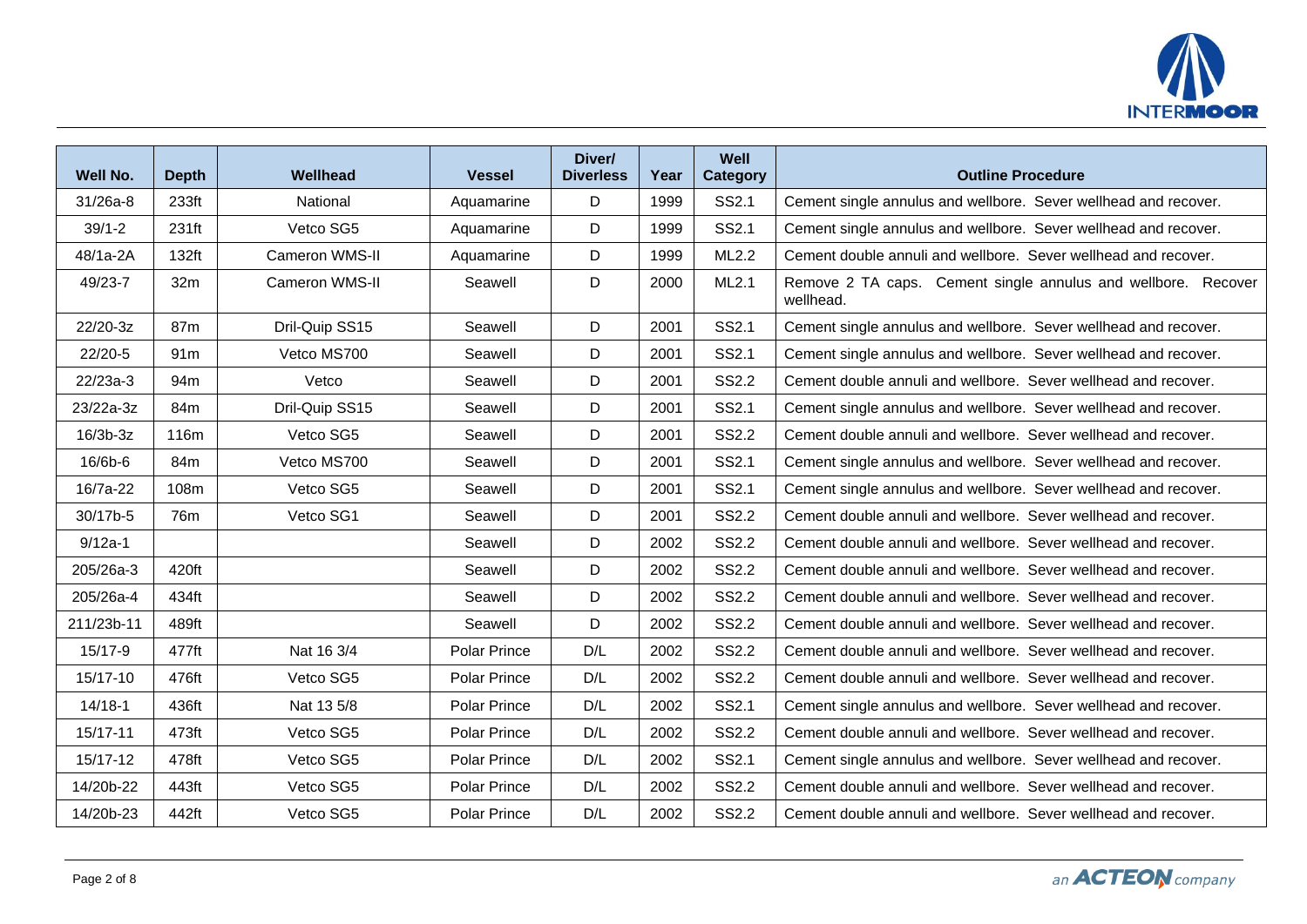

| Well No.        | <b>Depth</b> | Wellhead       | <b>Vessel</b>          | Diver/<br><b>Diverless</b> | Year | Well<br><b>Category</b> | <b>Outline Procedure</b>                                                                                   |
|-----------------|--------------|----------------|------------------------|----------------------------|------|-------------------------|------------------------------------------------------------------------------------------------------------|
| 14/20b-25A      | 444ft        | Vetco SG5      | <b>Polar Prince</b>    | D/L                        | 2002 | <b>SS2.2</b>            | Cement double annuli and wellbore. Sever wellhead and recover.                                             |
| 14/20b-27       | 444ft        | Vetco SG5      | <b>Polar Prince</b>    | D/L                        | 2002 | <b>SS2.2</b>            | Cement double annuli and wellbore. Sever wellhead and recover.                                             |
| 13/29-1         | 361ft        | Vetco SG5      | Far Sovereign          | D/L                        | 2003 | <b>SS2.2</b>            | Cement double annuli and wellbore. Sever wellhead and recover.                                             |
| 13/28-2         | 357ft        | National       | Far Sovereign          | D/L                        | 2003 | SS2.1                   | Cement single annulus and wellbore. Sever wellhead and recover.                                            |
| 13/28-3         | 253ft        | National       | Far Sovereign          | D/L                        | 2003 | SS2.1                   | Cement single annulus and wellbore. Sever wellhead and recover.                                            |
| 13/29a-<br>4&4Z | 348ft        | <b>SS-15</b>   | Far Sovereign          | D/L                        | 2003 | SS2.1                   | Cement single annulus and wellbore. Sever wellhead and recover.                                            |
| 13/28a-5RE      | 341ft        | <b>SS-15</b>   | Far Sovereign          | D/L                        | 2003 | <b>SS2.2</b>            | Cement double annuli and wellbore. Severance not conducted due to<br>proximity of pipeline.                |
| 14/18b-12       | 447ft        | Vetco SG5      | Far Sovereign          | D/L                        | 2003 | SS2.1                   | Cement single annulus and wellbore. Sever wellhead and recover.                                            |
| 14/18b-7        | 440ft        | Vetco SG5      | Far Sovereign          | D/L                        | 2003 | <b>SS2.2</b>            | Cement double annuli and wellbore. Sever wellhead and recover.                                             |
| 21/02-02        | 452ft        | Vetco SG5      | Far Sovereign          | D/L                        | 2003 | <b>SS2.2</b>            | Cement double annuli and wellbore. Sever wellhead and recover.                                             |
| 14/19-23        | 403ft        | Vetco SG-5     | <b>Island Frontier</b> | D/L                        | 2004 | SS2.1                   | Cement single annulus and wellbore. Sever wellhead and recover.                                            |
| 14/19-24        | 395ft        | Vetco SG-5     | <b>Island Frontier</b> | D/L                        | 2004 | SS2.1                   | Cement single annulus and wellbore. Sever wellhead and recover.                                            |
| 15/17-24        | 467ft        | Vetco SG-5     | <b>Island Frontier</b> | D/L                        | 2004 | <b>SS2.2</b>            | Cement 2 annuli and wellbore, sever and recover.                                                           |
| 15/17-23        | 477ft        | Vetco SG-5     | <b>Island Frontier</b> | D/L                        | 2004 | <b>SS2.2</b>            | Cement single annulus. Sever wellhead and recover.                                                         |
| 30/12b-3        | 273ft        | Dril-Quip SS15 | <b>Island Frontier</b> | D/L                        | 2004 | <b>SS2.2</b>            | Cement double annuli and wellbore. Sever wellhead and recover.                                             |
| 30/19a-3        | 241ft        | Vetco SG-1     | <b>Island Frontier</b> | D/L                        | 2004 | <b>SS2.2</b>            | Cement double annuli and wellbore. Sever casings and recover.                                              |
| $49/3 - 3$      | 209ft        | Vetco MLC-E    | <b>Island Frontier</b> | D/L                        | 2004 | ML2.2                   | TA cap x 3. Cement 2 annuli and wellbore, sever and recover.                                               |
| 49/22-16        | 108ft        | Vetco MLC-E    | <b>Island Frontier</b> | D/L                        | 2004 | ML2.1                   | TA cap x 1. Cement 1 annulus and wellbore, sever and recover.                                              |
| 206/7a-2        | 499ft        | Vetco MS700    | Seawell                | D/L                        | 2005 | SS2.2                   | Cement double annuli and wellbore. Sever casings and recover.                                              |
| 211/12a/18      | 617ft        | Dril-Quip SS10 | Seawell                | D/L                        | 2005 | SS2.1                   | Cement 1 <sup>st</sup> annulus, squeeze 2 <sup>nd</sup> and cement wellbore. Sever casings<br>and recover. |
| 211/13b-11      | 578ft        | Dril-Quip SS15 | Seawell                | D/L                        | 2005 | <b>SS2.2</b>            | Cement double annuli and wellbore. Sever casings and recover.                                              |
| 48/9-2          | 124ft        | Vetco MLC      | <b>MSV Botnica</b>     | D/L                        | 2005 | ML2.2                   | Mudline wells and abandoned with SPA.                                                                      |

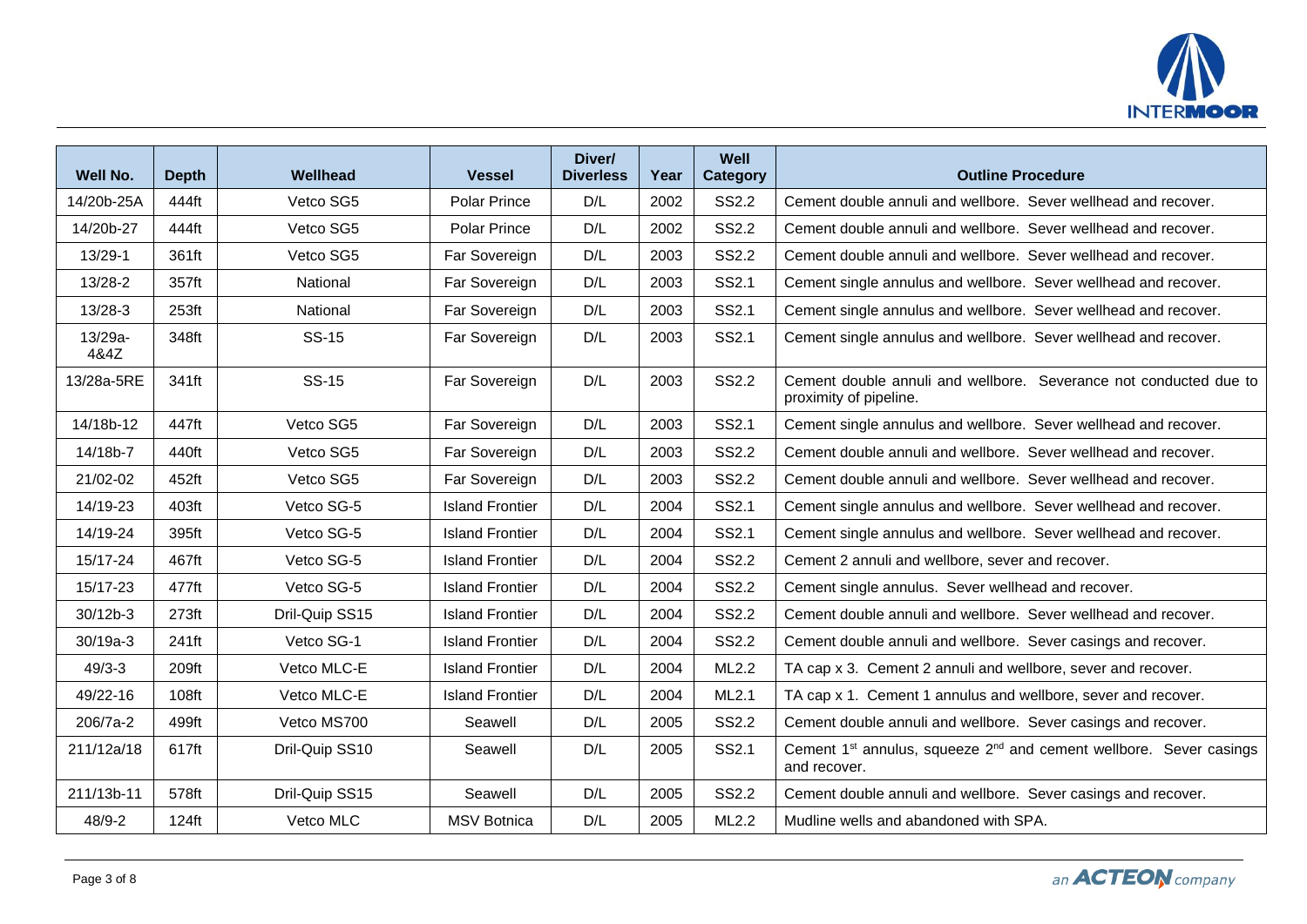

| <b>Well No.</b> | <b>Depth</b> | Wellhead       | <b>Vessel</b>         | Diver/<br><b>Diverless</b> | Year | Well<br><b>Category</b> | <b>Outline Procedure</b>                                                                                       |
|-----------------|--------------|----------------|-----------------------|----------------------------|------|-------------------------|----------------------------------------------------------------------------------------------------------------|
| $48/9 - 3$      | 91ft         | Vetco MLC      | <b>MSV</b> Botnica    | D/L                        | 2005 | ML2.1                   | Mudline wells and abandoned with SPA.                                                                          |
| $15/22 - 8$     | 914ft        | Vetco SG5      | <b>MSV Botnica</b>    | D/L                        | 2005 | SS2.1                   | Cement single annulus and wellbore. Sever wellhead and recover.                                                |
| 15/21b-49       | 440ft        | Vetco SG5      | <b>MSV Botnica</b>    | D/L                        | 2005 | <b>SS2.2</b>            | Cement double annuli and wellbore. Sever wellhead and recover.                                                 |
| 15/21b-56       | 464ft        | Dril-Quip SS10 | <b>MSV Botnica</b>    | D/L                        | 2005 | SS2.1                   | Cement single annulus and wellbore. Sever wellhead and recover.                                                |
| $3/2 - 08$      | 464ft        | Unknown        | <b>MSV Bonica</b>     | D/L                        | 2006 | <b>SS2.2</b>            | Cement double annuli and wellbore. Sever wellhead and recover.                                                 |
| $3/3 - 11$      | 493ft        | Vetco SG5      | <b>MSV Botnica</b>    | D/L                        | 2006 | SS2.1                   | Cement single annulus and wellbore. Sever wellhead and recover.                                                |
| $3/7 - 02$      | 641ft        | Cameron WS-II  | <b>MSV Botnica</b>    | D/L                        | 2006 | <b>SS2.2</b>            | Cement double annuli and wellbore. Sever wellhead and recover.                                                 |
| 9/14b-4a        | 401ft        | Unknown        | <b>MSV Botnica</b>    | D/L                        | 2006 | SS2.1                   | Cement single annulus and wellbore. Sever wellhead and recover.                                                |
| 20/05c-6        | 407ft        | Dril-Quip SS10 | <b>MSV Botnica</b>    | D/L                        | 2006 | SS2.1                   | Cement single annulus and wellbore. Sever wellhead and recover.                                                |
| 15/28b-4        | 489ft        | Vetco SG5      | <b>MSV Botnica</b>    | D/L                        | 2006 | <b>SS2.2</b>            | Cement double annuli and wellbore. Sever wellhead and recover.                                                 |
| 14/20b-17       | 442ft        | Vetco SG1      | <b>MSV Botnica</b>    | D/L                        | 2006 | <b>SS2.2</b>            | Cement double annuli and wellbore. Sever wellhead and recover.                                                 |
| 14/20b-18       | 443ft        | Vetco SG-1     | <b>MSV Botnica</b>    | D/L                        | 2006 | <b>SS2.2</b>            | Cement double annuli and wellbore. Sever wellhead and recover.                                                 |
| 14/20b-19z      | 412ft        | Vetco SG1      | <b>MSV Botnica</b>    | D/L                        | 2006 | <b>SS2.2</b>            | Cement double annuli and wellbore. Sever wellhead and recover.                                                 |
| 14/20b-20       | 448ft        | McEvoy Z-1     | <b>MSV Botnica</b>    | D/L                        | 2006 | <b>SS2.2</b>            | Cement double annuli and wellbore. Sever wellhead and recover.                                                 |
| 14/20b-21       | 438ft        | Vetco SG1      | <b>MSV Botnica</b>    | D/L                        | 2006 | <b>SS2.2</b>            | Cement double annuli and wellbore. Sever wellhead and recover.                                                 |
| 15/21a-20       | 463ft        | Vetco SG5      | Island<br>Constructor | D/L                        | 2008 | SS1.0                   | Sever wellhead and recover.                                                                                    |
| 15/21a-55       | 460ft        | Vetco SG5      | Island<br>Constructor | D/L                        | 2008 | SS <sub>1.0</sub>       | Sever wellhead and recover.                                                                                    |
| 15/22-13        | 467ft        | Vetco SG5      | Island<br>Constructor | D/L                        | 2008 | SS2.1                   | Cement single annulus and wellbore. Sever wellhead and recover.                                                |
| 20/01-7z        | 312ft        | Vetco SG5      | Island<br>Constructor | D/L                        | 2008 | SS1.0                   | Sever wellhead and recover.                                                                                    |
| $15/22 - 5$     | 467ft        | Vetco SG5      | Island<br>Constructor | D/L                        | 2008 | <b>SS2.2</b>            | Cement double annuli and wellbore. Sever wellhead, unable to recover<br>due to proximity of adjacent wellhead. |

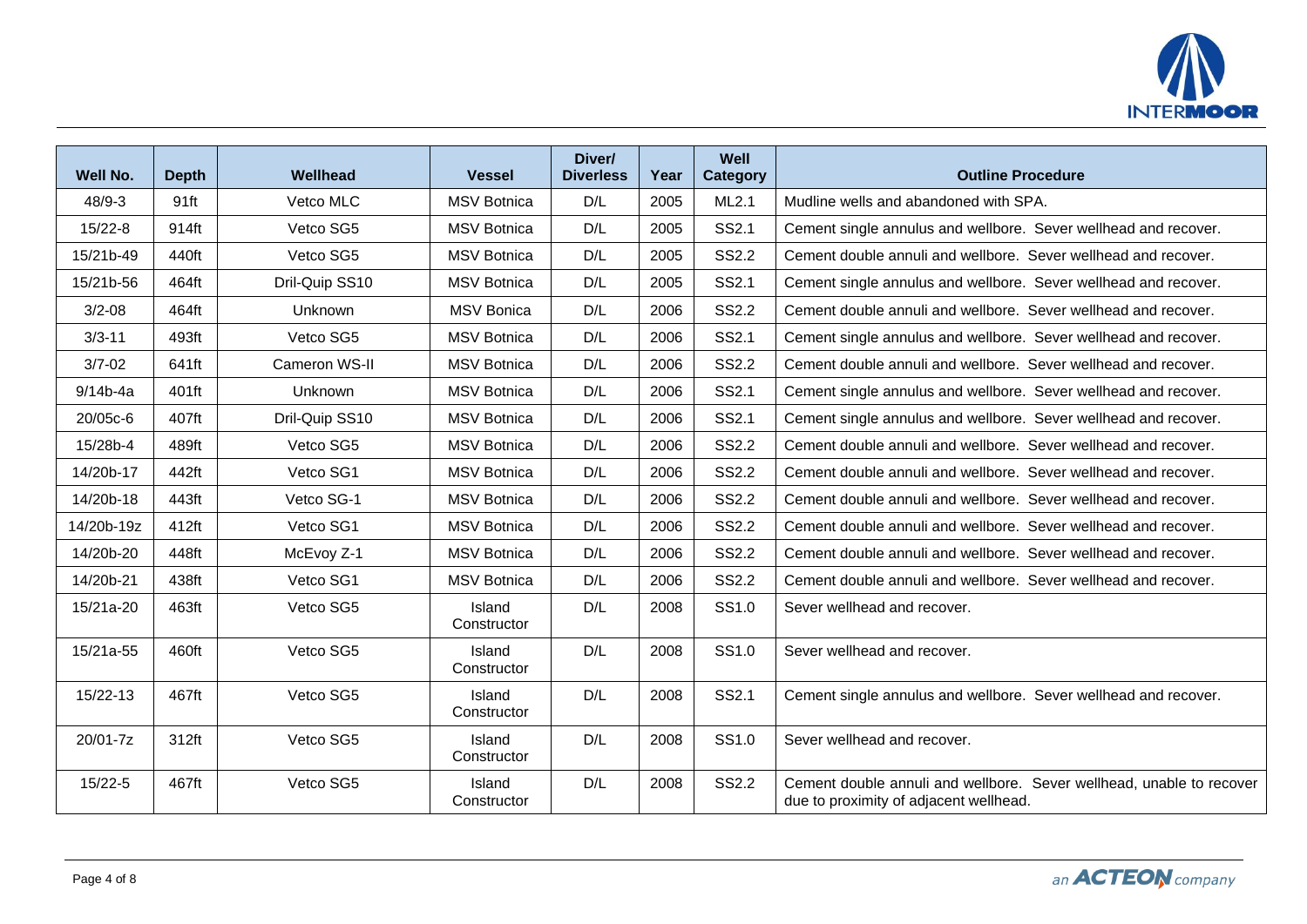

| Well No.       | <b>Depth</b>      | Wellhead                    | <b>Vessel</b>                                    | Diver/<br><b>Diverless</b> | Year | Well<br><b>Category</b> | <b>Outline Procedure</b>                                                                                  |
|----------------|-------------------|-----------------------------|--------------------------------------------------|----------------------------|------|-------------------------|-----------------------------------------------------------------------------------------------------------|
| 15/22-12z      | 469ft             | Vetco MS700                 | <b>Island Valiant</b>                            | D/L                        | 2010 | SS2.1                   | Recover oil based mud.<br>Cement single annulus and wellbore. Sever<br>wellhead and recover.              |
| $15/22 - 4$    | 466ft             | Vetco SG5                   | <b>Island Valiant</b>                            | D/L                        | 2010 | <b>SS2.2</b>            | Recover oil based mud from both annuli. Cement double annuli and<br>wellbore. Sever wellhead and recover. |
| 9/28b-19A      | 400ft             | Drill-Quip SS10             | <b>Island Valiant</b>                            | D/L                        | 2010 | SS2.1                   | Recover oil based mud. Cement single annulus and wellbore. Sever<br>wellhead and recover.                 |
| $15 - 24a - 9$ | 497ft             | Vetco MS700                 | <b>Island Valiant</b>                            | D/L                        | 2010 | <b>SS2.2</b>            | Recover oil based mud from both annuli. Cement double annuli and<br>wellbore. Sever wellhead and recover. |
| 16/21b-35      | 486ft             | FMC 18 3/4" UWD15           | <b>Island Valiant</b>                            | D/L                        | 2010 | SS1.0                   | FMC EHXT-DT X-T Recovery in addition to well head severance and<br>recovery.                              |
| 29/09b-9z      | 308ft             | Vetco MS 700                | Skandi<br>Constructor /<br><b>Olympic Triton</b> | D/L                        | 2011 | SS2.1                   | Cement single annuli, sever and recover wellhead.                                                         |
| 29/09b-2       | 308ft             | Vetco SG6                   | Skandi<br>Constructor /<br><b>Olympic Triton</b> | D/L                        | 2011 | SS2.3                   | H4 connector, OBM recovery. Cement triple annuli and sever and recover<br>wellhead.                       |
| 47/3e-9        | 155ft             | Ingram Cactus<br>Centric 15 | Skandi<br>Constructor /<br><b>Olympic Triton</b> | D/L                        | 2011 | ML1.0                   | Confirm depth of internal plug. Sever and recover wellhead.                                               |
| 43/21b-5z      | 174ft             | Vetco MLC-E                 | Skandi<br>Constructor /<br><b>Olympic Triton</b> | D/L                        | 2011 | ML2.1                   | Remove 3 TA Caps cement single annuli and bore, sever and recover<br>wellhead.                            |
| 47/15b-5       | 84ft              | Vetco SG1                   | Skandi<br>Constructor /<br><b>Olympic Triton</b> | D/L                        | 2011 | SS2.3                   | Remove structure. Cement triple annuli. Sever and recover wellhead.                                       |
| $42/29 - 6$    | 173 <sub>ft</sub> | Dril Quip MS 15             | Skandi<br>Constructor /<br><b>Olympic Triton</b> | D/L                        | 2011 | ML2.1                   | Sever wellhead and recover. Place cement patio.                                                           |
| 42/29-7        | $177$ ft          | Plexus MLH                  | Skandi<br>Constructor /<br><b>Olympic Triton</b> | D/L                        | 2011 | ML2.1                   | Sever wellhead only.                                                                                      |

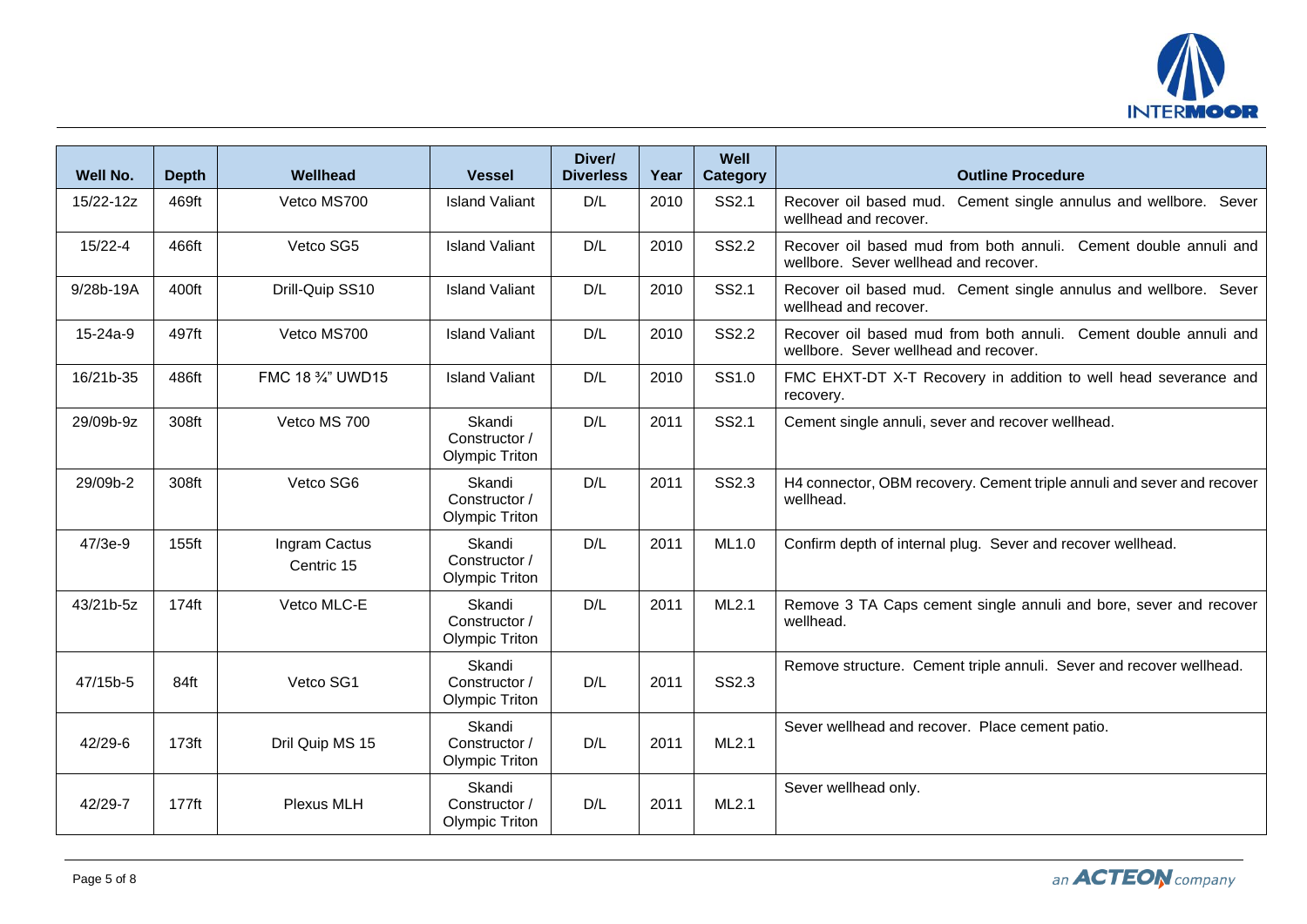

| Well No.    | <b>Depth</b>      | Wellhead                     | <b>Vessel</b>                                    | Diver/<br><b>Diverless</b> | Year | Well<br>Category | <b>Outline Procedure</b>                                                                                         |
|-------------|-------------------|------------------------------|--------------------------------------------------|----------------------------|------|------------------|------------------------------------------------------------------------------------------------------------------|
| $42/29 - 8$ | $177$ ft          | <b>Plexus MLH</b>            | Skandi<br>Constructor /<br><b>Olympic Triton</b> | D/L                        | 2011 | ML2.1            | Recover OBM. Sever and recover wellhead.                                                                         |
| 43_25b-2w   | 127 <sub>ft</sub> | Plexus TRT-S                 | Skandi<br>Constructor /<br><b>Olympic Triton</b> | D/L                        | 2011 | SS1.0            | Spot cement plug in the bore, sever wellhead and recover.                                                        |
| $44/24 - 4$ | 135ft             | Plexus Centric 15 MLS        | <b>Island Valiant</b>                            | D/L                        | 2012 | ML 2.1           | Remove 1 off combined 9-5/8" x 13-3/8" TA Cap. Cement annuli and<br>wellbore. Sever wellhead and recover.        |
| 44/24a-5    | 137ft             | Ingram Cactus MLS            | <b>Island Valiant</b>                            | D/L                        | 2012 | ML 2.1           | Remove 1 off combined 9-5/8" x 13-3/8" TA Cap. Cement annuli and<br>wellbore. Sever wellhead and recover.        |
| 47/14b-10   | 205ft             | Dril-Quip MS15 MLS           | <b>Island Valiant</b>                            | D/L                        | 2012 | ML 2.2           | Recover protective structure. Remove 1 TA cap. Cement double annuli<br>and wellbore. Sever wellhead and recover. |
| 44/12-2     | 70ft              | Vetco MLC-E MLS              | <b>Island Valiant</b>                            | D/L                        | 2012 | ML 1.0           | Sever and recover wellhead.                                                                                      |
| 43/19-2a    | 59ft              | Plexus Centric 15 MLS        | <b>Island Valiant</b>                            | D/L                        | 2012 | ML 2.2           | Recover cap c/w stinger. Cement double annuli and wellbore. Sever<br>wellhead and recover.                       |
| 43/19a-4z   | 59ft              | Ingram Cactus Exact 15 MLS   | <b>Island Valiant</b>                            | D/L                        | 2012 | ML 2.3           | Recover 2 TA caps. Cement triple annulus and wellbore. Sever wellhead<br>and recover. Recover 6 slot template.   |
| $53/4a-9$   | 128ft             | Plexus Centric 15 MLS        | <b>Island Valiant</b>                            | D/L                        | 2012 | ML 1.0           | Sever wellhead and recover.                                                                                      |
| $53/3c-3$   | 130ft             | Ingram Cactus Exact 15 MLS   | <b>Island Valiant</b>                            | D/L                        | 2012 | ML 1.0           | Sever wellhead and recover.                                                                                      |
| 49/30b-10   | 118ft             | <b>Plexus Centric 15 MLS</b> | <b>Island Valiant</b>                            | D/L                        | 2012 | ML 1.0           | Recover overtrawlable structure. Sever wellhead and recover.                                                     |
| 15/22-18    | 477ft             | Vetco MS 700                 | Siem Stork                                       | D/L                        | 2013 | <b>SS2.2</b>     | Cement double annuli and well bore. Sever and recover well head.                                                 |
| $30/3a-1$   | 249ft             | Dril Quip SS-15              | Siem Stork                                       | D/L                        | 2013 | <b>SS2.2</b>     | Cement double annuli and well bore. Sever and recover well head w/<br>guide base.                                |
| $15/23-8$   | 478ft             | 13-5/8" National 10M         | Siem Stork                                       | D/L                        | 2013 | SS2.1            | Cement single annulus and well bore. Sever and recover well head w/<br>guide base.                               |
| 15/23a-9    | 470ft             | 13-5/8" National 10M         | Siem Stork                                       | D/L                        | 2013 | <b>SS2.1</b>     | Cement single annulus and well bore. Sever and recover well head w/<br>guide base.                               |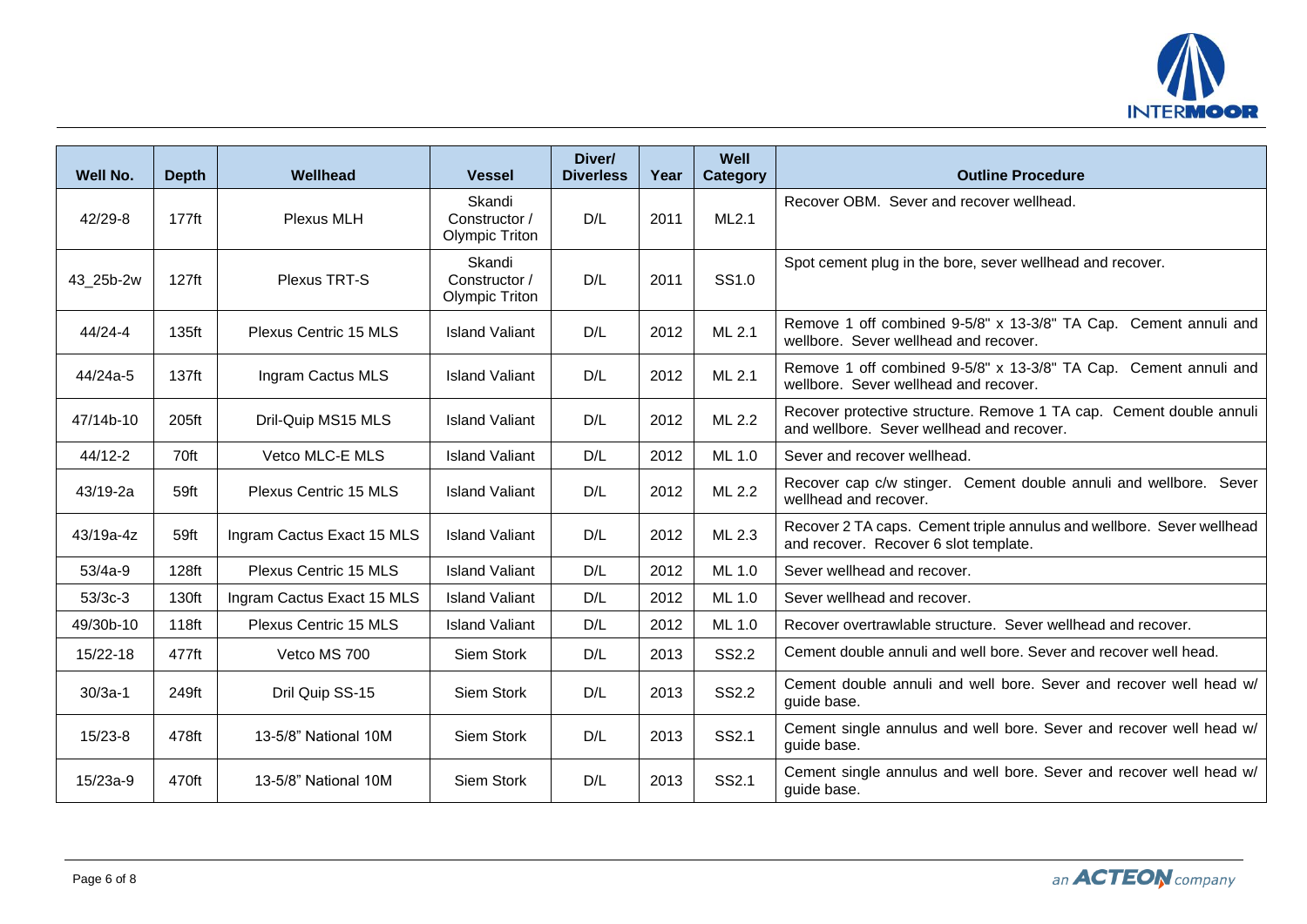

| <b>Well No.</b> | <b>Depth</b> | Wellhead                                                  | <b>Vessel</b>         | Diver/<br><b>Diverless</b> | Year | Well<br><b>Category</b> | <b>Outline Procedure</b>                                                                                                                                                     |
|-----------------|--------------|-----------------------------------------------------------|-----------------------|----------------------------|------|-------------------------|------------------------------------------------------------------------------------------------------------------------------------------------------------------------------|
| $39/2-2z$       | 233ft        | Dril Quip SS10 with cross<br>over to Vetco H-4 connector. | Siem Stork            | D/L                        | 2013 | SS1.0                   | Sever and recover well head w/ Dril Quip guide base and Vetco cross<br>over base.                                                                                            |
| 31/26A-<br>a12z | 231ft        | National with cross over to<br>Vetco SG-5.                | Siem Stork            | D/L                        | 2013 | SS1.0                   | Sever and recover well head w/ National guide base and Vetco cross<br>over base.                                                                                             |
| $2/1 - 11$      | 224ft        | Dril-Quip SS-15                                           | Island<br>Constructor | D/L                        | 2014 | SS2.1                   | Cement single annulus and wellbore.                                                                                                                                          |
| $2/1-9A$        | 218ft        | Dril-Quip SS-15                                           | Island<br>Constructor | D/L                        | 2014 | <b>SS2.2</b>            | Cement double annuli and wellbore.                                                                                                                                           |
| 21/28a-10Z      | 290ft        | Drillquip SS10                                            | <b>Island Valiant</b> | D/L                        | 2015 | SS2.1                   | Cement single annulus and wellbore at 2126ft BML, sever and recover<br>wellhead (used SWAT extension module).                                                                |
| 21/28a-2        | 286ft        | Vetco 10Kpsi CIW Hub                                      | <b>Island Valiant</b> | D/L                        | 2015 | SS1.0                   | Cement wellbore at 2400ft BML using deep set delivery hose stinger,<br>sever wellhead and recover complete with PGB (used SWAT extension<br>module).                         |
| 21/28a-9Y       | 288ft        | Drillquip SS10                                            | <b>Island Valiant</b> | D/L                        | 2015 | SS <sub>1.0</sub>       | Sever wellhead and recover.                                                                                                                                                  |
| 21/29d-11Z      | 286ft        | Drillquip SS10                                            | <b>Island Valiant</b> | D/L                        | 2015 | SS1.0                   | Sever wellhead and recover.                                                                                                                                                  |
| 21/20a-5        | 311ft        | Drillquip SS15                                            | <b>Island Valiant</b> | D/L                        | 2015 | SS2.1                   | Recover OBM, cement single annulus and wellbore, sever wellhead and<br>recover wellhead complete with PGB.                                                                   |
| 16/12a-9        | 415ft        | Vetco SG5                                                 | <b>Island Valiant</b> | D/L                        | 2015 | SS2.1                   | Cement single annulus and wellbore, sever and recover wellhead<br>complete with PGB (used SWAT extension module lower wiper ball<br>ahead of cement plug).                   |
| 16/12a-13       | 417ft        | Vetco SG5                                                 | <b>Island Valiant</b> | D/L                        | 2015 | SS2.1                   | Recover OBM, cement single annulus and wellbore, sever wellhead and<br>recover wellhead complete with PGB.                                                                   |
| 16/12a-20       | 402ft        | Drillquip SS10                                            | <b>Island Valiant</b> | D/L                        | 2015 | SS2.1                   | Recover OBM, cement single annulus and wellbore, sever wellhead and<br>recover wellhead complete with PGB.                                                                   |
| 22/22b-5z       | 304ft        | Vetco MS700                                               | <b>Island Valiant</b> | D/L                        | 2015 | <b>SS2.2</b>            | Recover OBM, cement two annuli and wellbore, sever wellhead and<br>recover wellhead complete with PGB (used SWAT extension module<br>lower wiper ball ahead of cement plug). |
| 16/12a-5        | 414ft        | Vetco SG5                                                 | <b>Island Valiant</b> | D/L                        | 2015 | <b>SS2.2</b>            | Cement two annuli and wellbore, sever and recover wellhead complete<br>with PGB (used SWAT extension module lower wiper ball ahead of<br>cement plug).                       |